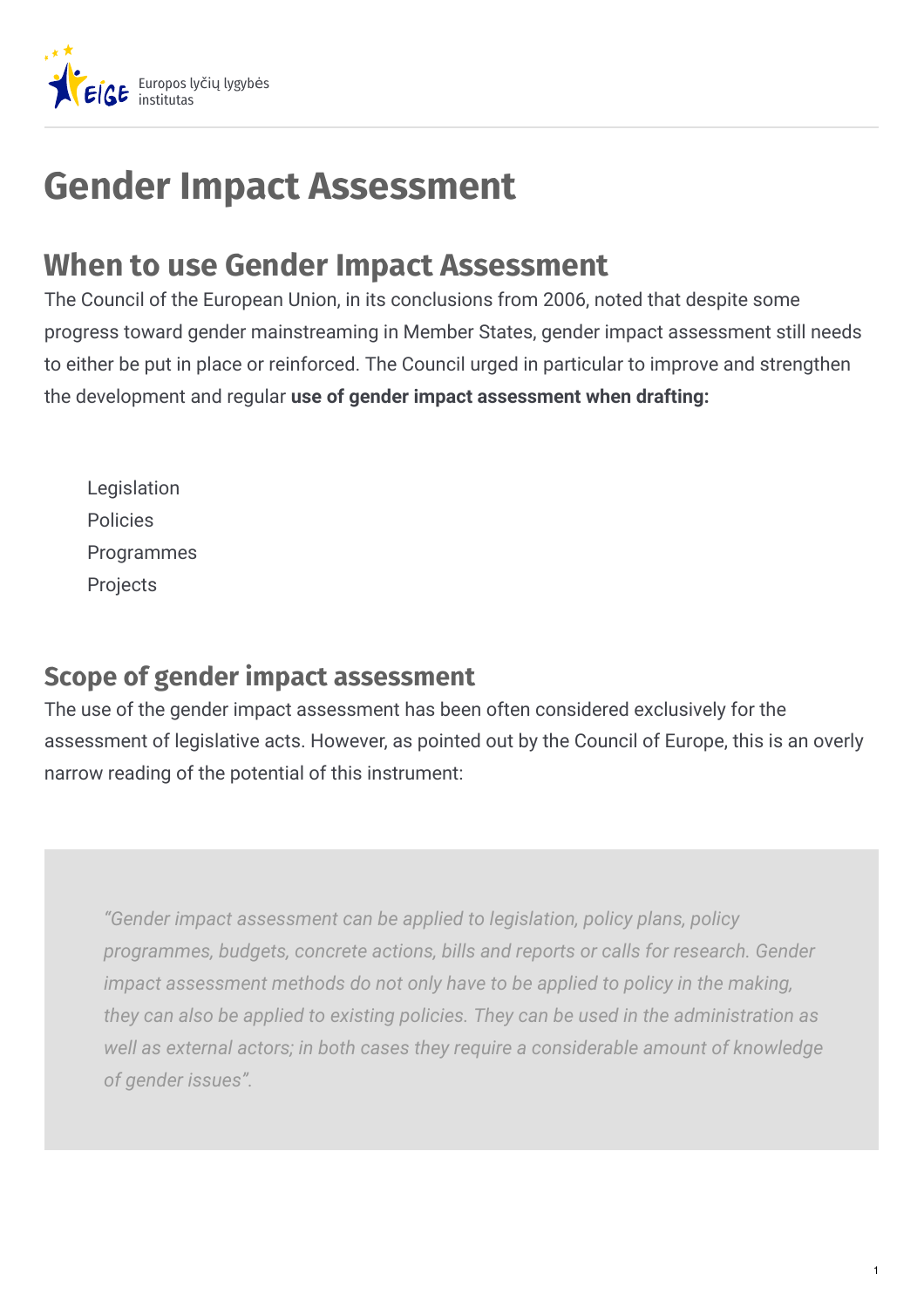The scope of gender impact assessment can be very large. Even though this method has been mainly used for legal documents, its capacity is much broader. Since it is an ex-ante evaluation, it should focus not only on legislation, but also on policy strategic plans and in action programmes.

Broader use of gender impact assessment would help policy makers and public servants to analyse and foresee the gender impact of any important decision under consideration, so as to improve it from the start, while it is being designed and planned. The findings of the gender impact assessment should be timely available so that law regulations or policies can be changed or even abandoned, if necessary.

## **Relevance of gender impact assessment**

Most political decisions have a concrete impact on the lives of women and men. That is why in most cases gender impact assessment is relevant and needed in order to assess the effects of the decisions on both sexes – to evaluate the foreseen impact from gender perspective and to ensure that the proposed legislation/programme will enhance gender equality.

Determining the gender pertinence of any proposal implies to take into account two aspects:

#### **Target group**

Whether the ultimate target group is people (men and women), both as individuals and as legal entities.

#### **Impact on the target group**

Consequently, all proposals/legal acts meeting those criteria should go through a gender impact assessment. Nevertheless, any proposal considered not relevant from a gender point of view should be accompanied by a supporting report, explaining the reasons why gender is not relevant. Whether the proposal affects directly or indirectly men and women, regarding their access and/or control of resources, their social position or the gender based social rules and norms.